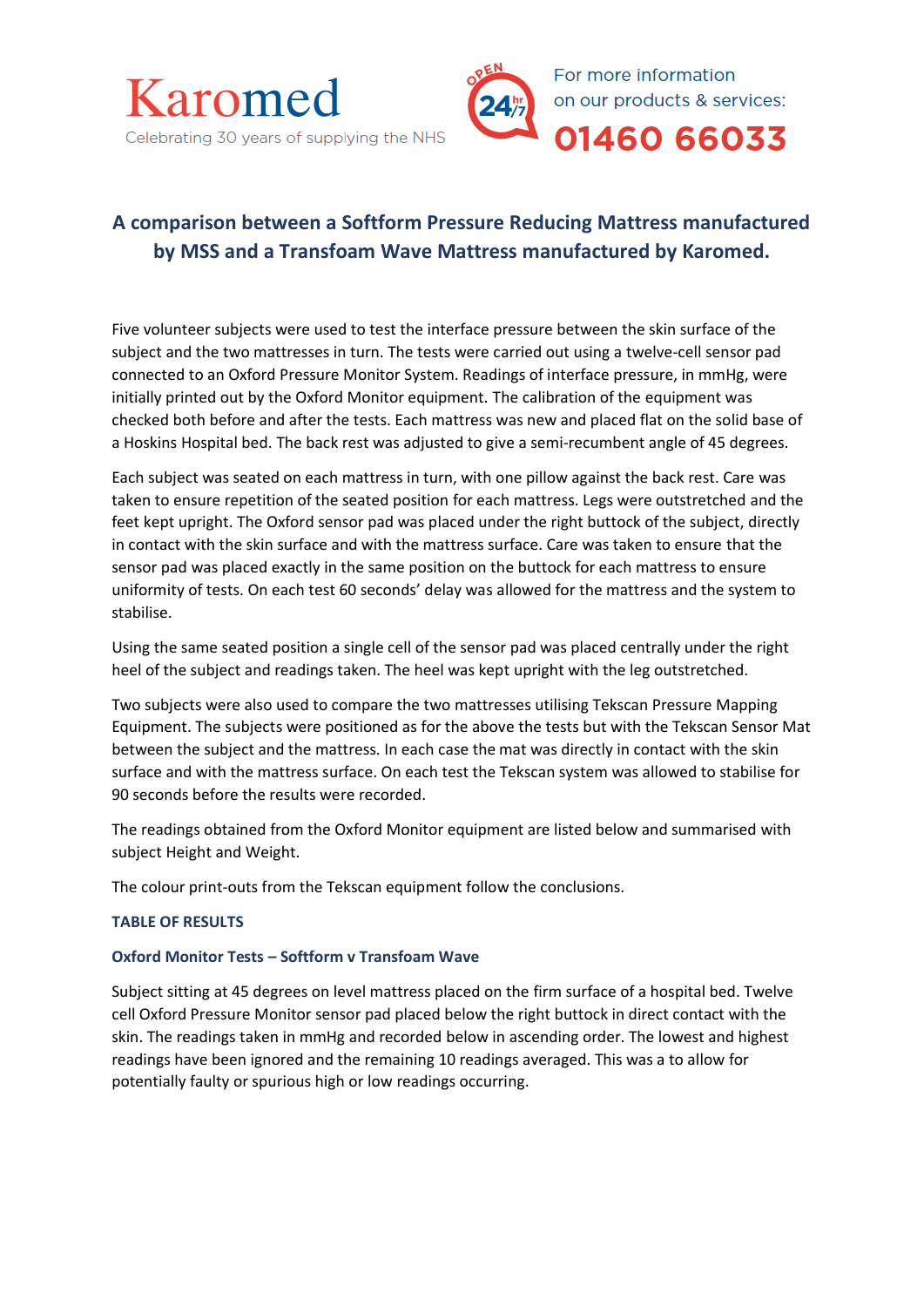



For more information on our products & services:

01460 66033

Celebrating 30 years of supplying the NHS

| <b>DETAILS OF SUBJECTS</b> |        |        |  |  |  |
|----------------------------|--------|--------|--|--|--|
| Subject                    | Height | Weight |  |  |  |
| J.C.                       | 5'7''  | 10.1   |  |  |  |
| C.H.                       | 5'6''  | 10.0   |  |  |  |
| P.G.                       | 5'10'' | 10.12  |  |  |  |
| N.U.                       | 5'10'' | 13.1   |  |  |  |
| G.R.                       | 5'8''  | 13.0   |  |  |  |

|                 | Readings 2-10 |         |             |
|-----------------|---------------|---------|-------------|
|                 | <b>Totals</b> | Average | Better by % |
| J.C.            |               |         |             |
| Softform:       | 434           | 43.4    |             |
| Transfoam Wave: | 337           | 33.7    | 28.8%       |
| C.H.            |               |         |             |
| Softform:       | 484           | 48.4    |             |
| Transfoam Wave: | 398           | 39.8    | 21.6%       |
| P.G.            |               |         |             |
| Softform:       | 391           | 39.1    |             |
| Transfoam Wave: | 359           | 35.9    | 8.9%        |
| N.U.            |               |         |             |
| Softform:       | 454           | 45.4    |             |
| Transfoam Wave: | 421           | 42.1    | 7.8%        |
| G.R.            |               |         |             |
| Softfoam:       | 504           | 50.4    |             |
| Transfoam Wave: | 475           | 47.5    | 6.1%        |

The readings taken below the heel on a single Oxford Monitor Cell are detailed below.

| <b>Subject</b> | <b>Softform</b> | <b>Transfoam Wave</b> |
|----------------|-----------------|-----------------------|
| J.C.           | 125             | 122                   |
| C.H.           | 133             | 84                    |
| P.G.           | 116             | 122                   |
| N.U.           | 142             | 140                   |
| G.R.           | 130             | 129                   |
| <b>Totals</b>  | 646             | 597                   |
| Average        | 129.2           | 119.4                 |

| <b>TOTAL OF HEEL READINGS</b> |                      |                 |             |  |  |  |
|-------------------------------|----------------------|-----------------|-------------|--|--|--|
| Product                       | <b>Total Reading</b> | Average reading | Better by % |  |  |  |
| <b>Softform</b>               | 646                  | 129.2           |             |  |  |  |
| Transfoam Wave                | 597                  | 119.4           | 8.2%        |  |  |  |